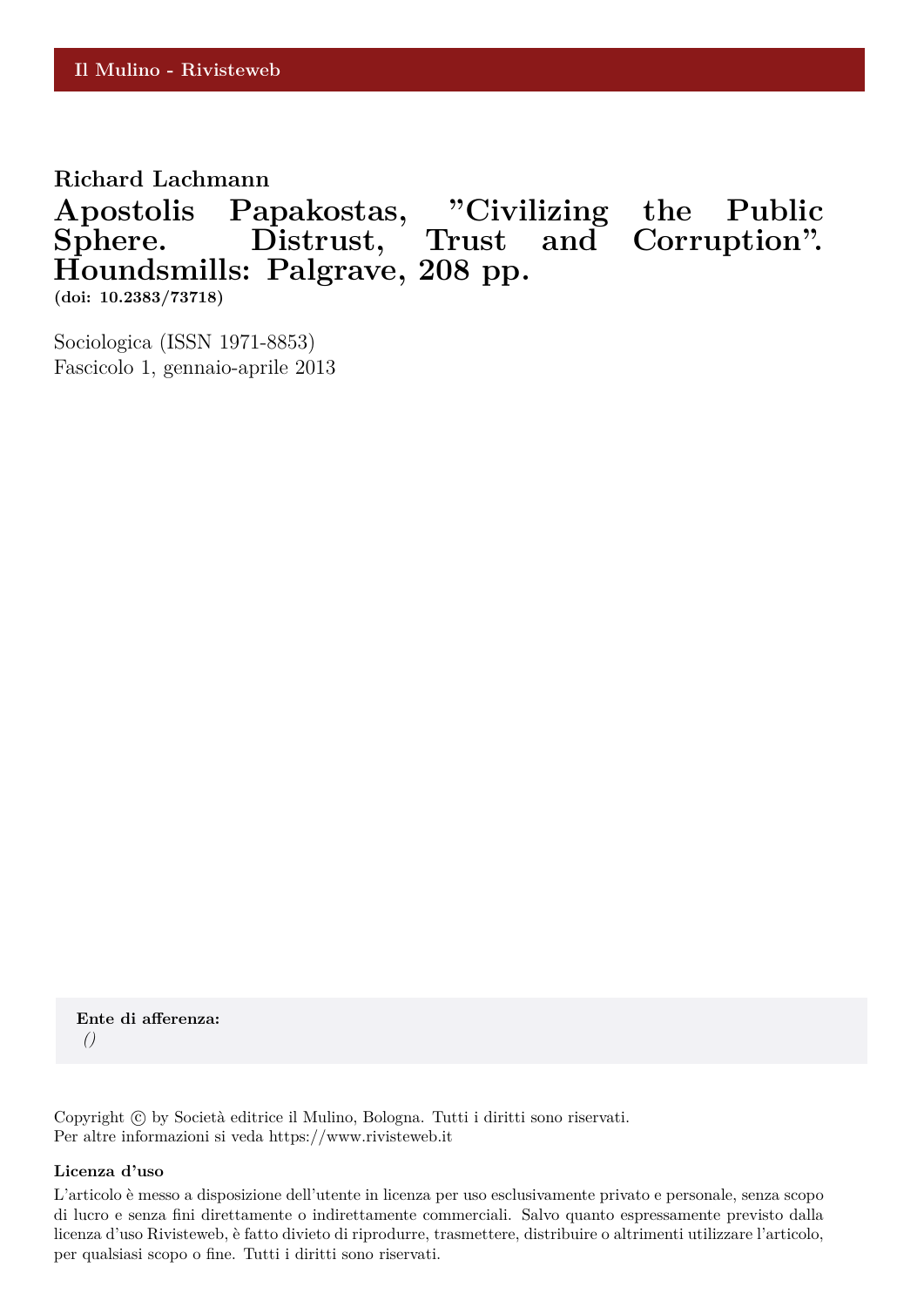## **Apostolis Papakostas, Civilizing the Public Sphere. Distrust, Trust and Corruption. Houndsmills: Palgrave, 208 pp.**

doi: 10.2383/73718

Why do people trust each other? This book offers a theoretically elegant, innovative, and empirically rich answer to that question. Papakostas brings his personal experience, as someone who grew up in Greece and has made his career in Sweden, to the analysis. He presents Greece as a country in which citizens generally do not trust the state and where clientelism or corruption is widespread. In contrast, he sees Sweden as a nation of high trust in the state and low corruption. Papakostas wants to explain these national differences, but he also is attentive to, and offers analysis of, changes within countries over time and variations among institutions and actors within the two countries.

Papakostas traces the development of the Greek and Swedish states. He shows that both the Swedish and Greek state developed before industrialization, but in very different forms. Swedish nobles had de facto ownership of state offices, which served in the long run to insulate the Swedish state from political parties. As Sweden industrialized, nobles became capitalists and were replaced by civil servants who maintained their aristocratic predecessors' distance from parties and clientelism. In Greece, nobles and other elites failed to build an economic base outside the state after independence. Elite control over state offices thus became stronger rather than weaker in Greece: "in Greece the apparently looser intertwining of state and pre-capitalist economic activities proved to be more pervasive, keeping alive the mentality that public goods are exchangeable and the attitude that rules are negotiable" [p.95].

How do the differences in Greece and Sweden's historical trajectories matter? Papakostas argues that clientelism depends on demand as well as supply factors. He criticizes previous work that he regards as too one-sided. Thus, he sees Martin Shefter's Political Parties and the State [1994] as too narrowly focused on the supply of patronage created by the historical development of parties and states. For Papakostas, such an approach fails to see that patronage is a market that exists only in the interaction of supply and demand. Thus, even though Greece had "institutional barriers between the state and political parties" [p. 99], that in itself was not enough to curb patronage. "Given that interests were defined in local or kinship terms – the demand side in Shefter's terminology – institutional safeguards to insulate the bureaucracy had the effect of creating move distance between the citizen and the state, thereby giving more space to political entrepreneurs to mediate between them" [p. 100].

Papakostas is most original in his discussion of the demand for patronage/clientelism. Most work on this issue has seen support for patronage in enduring cultural traits. This sort of simple-minded argument, most popular in anthropology but also of continuing interest among sociologists who study disadvantaged and isolated communities, assumes that corruption is pre-modern and lessens as societies and social groups become integrated into modern, bureaucratic institutions and markets. Yet such arguments remain at a highly general and vague level. There is no mechanism offered for why local or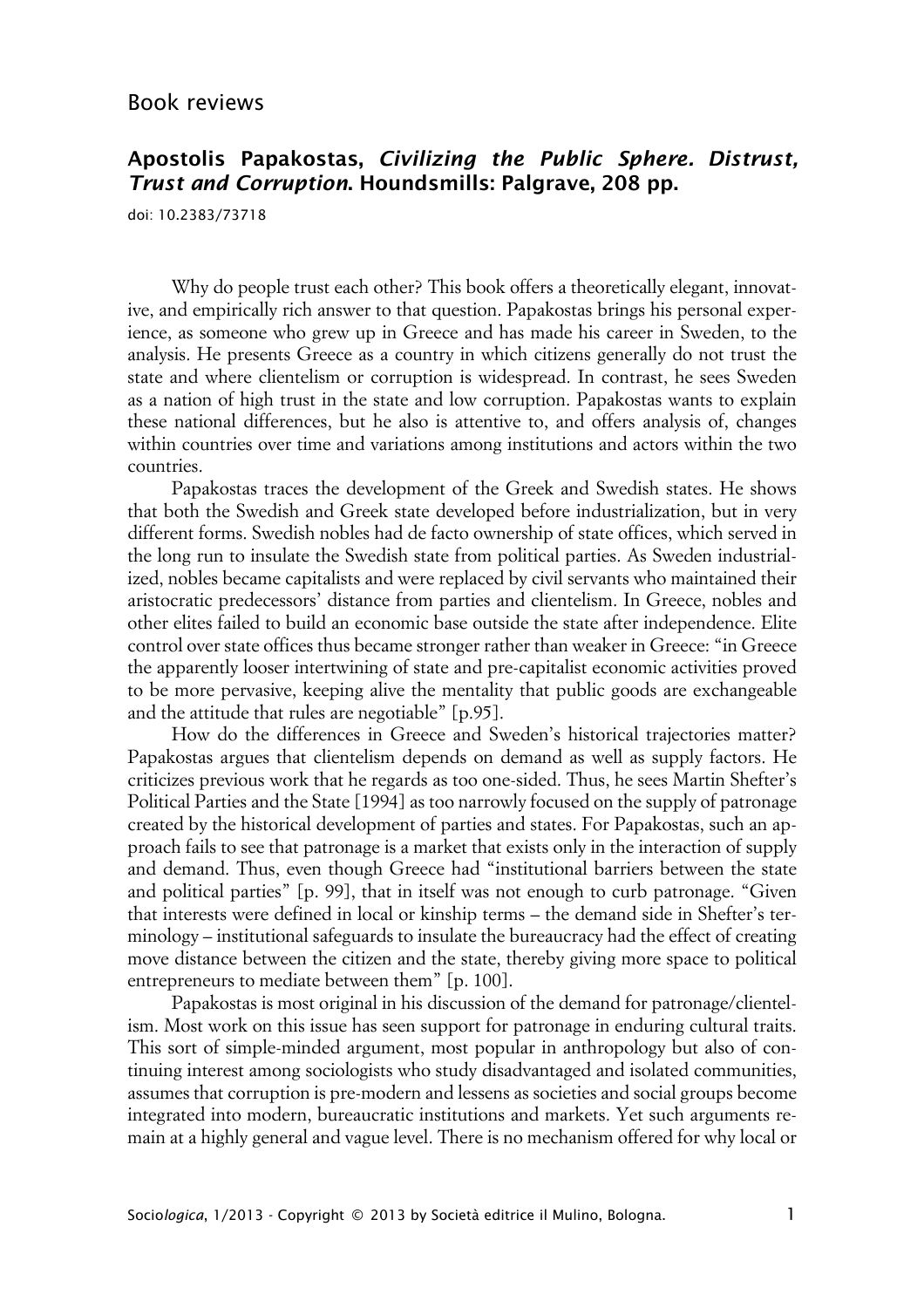traditional preferences for clientelism survive or how bureaucracy undermines corruption, or for the unevenness of non-corrupt bureaucracies.

Papakostas shows that trust is based on information. He gives the example of a Swedish firm that sends products for resale to a woman in a distant Swedish city without demanding advance payment. Why does the firm trust the woman to pay later? Papakostas notes that Sweden's bureaucratic state fosters trust by crating a body of information that allows the firm to locate the woman and to gather enough information about her to ensure future payment. Similarly, technologies that allow states or individual citizens to track property ownership as well as the identities of people they encounter allow relationships of trust. Trust, thus, is related to distrust. Technologies (such as keys) and procedures (such as oral and public dissertation defences) develop out of distrust (that someone will enter one's home or office and steal or that a dissertation was ghost-written and is not the work of the doctoral candidate). Success in neutralizing those one distrusts (by locking them out or making them demonstrate orally their knowledge of the dissertation they claim to have written) creates bases for trust.

Papakostas' 'good fences make good neighbors' theory applies at the organizational as well as individual level. He asks why there was an increase in corruption in Sweden after 1980. Sweden's culture did not change in ways that cultural explanations of corruption would predict. Rather, change happened at an organizational level. Firms and state offices both became disembedded as public officials' careers wee restructured to allow them to move among agencies, thereby creating personal networks of connections across offices, and as large, family controlled Swedish firms became run by managers who achieved autonomous control over the divisions they headed. These structural changes gave bureaucrats and managers the autonomy to engage in corrupt exchanges.

A similar process has occurred in Swedish mass organizations. Papakostas critiques the literature that attributes declining party membership and political involvement to personalistic factors, such as Robert Putnam's emphasis on television watching. In essence, Papakostas says, Putnam explains apathy in civic life by describing apathetic behavior in private life. "Civic characteristics are explained by civic characteristics" [p. 134]. In actuality, Swedish political apathy is the end result of a process of organizational transformation. Organizational leaders achieve gains by directly negotiating with state officials or business managers, obviating (at least in their view) the need to mobilize members. Modern communications technologies (like television or the internet) allow organizational leaders to communicate with the mass public without needing members to go door to door. Activist members resist organizations' professionalization and narrowing, but even in Sweden where mass organizations are of long-standing and embedded in rich social networks, organizational activism diminishes. The new social movements never or only briefly became mass organizations and instead are professionally led. (Papakostas could have drawn on Theda Skocpol's extensive research on how that transformation from mass member to professional organizations has proceeded in the United States since the end of World War II).

This book is a valuable contribution to both the study of trust and to state theory. Papakostas rightly notes that the state is largely absent from past work on social capital. He shows how the creation of and variations in trust and distrust are products of complex and historically contingent interactions between states and other large-scale institutions